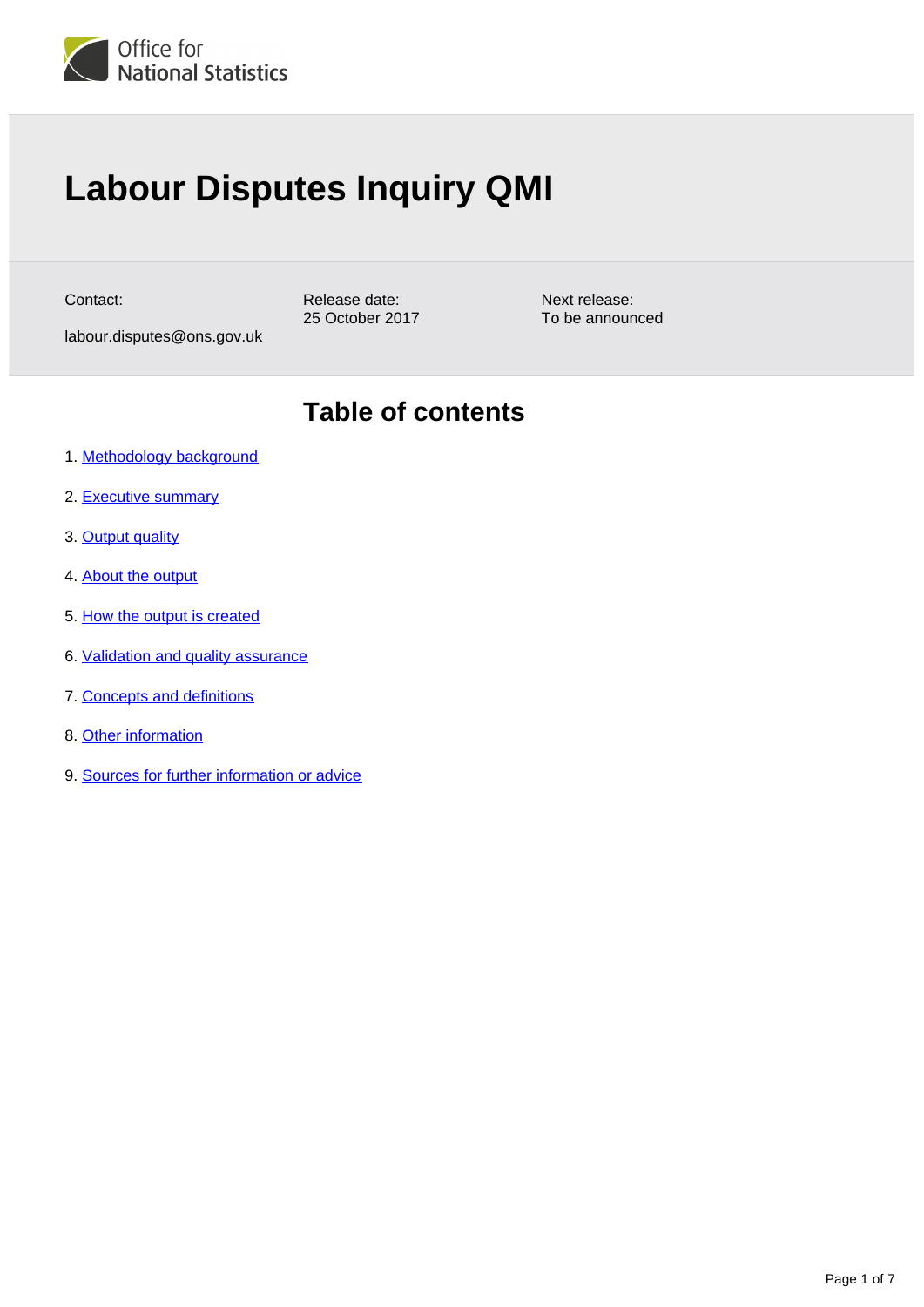# <span id="page-1-0"></span>**1 . Methodology background**

| <b>Survey name</b>     | Labour Disputes Survey    |
|------------------------|---------------------------|
| <b>Frequency</b>       | Monthly and Annual        |
| <b>How compiled</b>    | Based on third party data |
| Geographic coverage UK |                           |
| <b>Last revised</b>    | 25 October 2017           |

### <span id="page-1-1"></span>**2 . Executive summary**

The Labour Disputes Inquiry collects data on the number of stoppages, working days lost and the number of workers involved in strike action from UK businesses that have been involved in strike action. However, lack of press coverage might mean that some small disputes may be overlooked.

The inquiry tries to record all strike action that has taken place except for those disputes involving fewer than 10 workers or lasting less than half a day. However, we do collect data if 100 working days are lost due to a single dispute, regardless of the number of workers involved. Disputes are picked up from reports in the mainstream media and websites such as The Morning Star and the Socialist Worker, as well as news feed websites like NewsNow. News and union websites are also a primary source of information. Where possible, the data are collected directly from the employer involved in the dispute.

This report contains the following sections:

- Output quality
- About the output
- How the output is created
- Validation and quality assurance
- Concepts and definitions
- Other information, relating to quality trade-offs and user needs
- Sources for further information or advice

# <span id="page-1-2"></span>**3 . Output quality**

This report provides a range of information that describes the quality of the output and details any points that should be noted when using the output.

We have developed [Guidelines for measuring statistical quality;](http://www.ons.gov.uk/methodology/methodologytopicsandstatisticalconcepts/qualityinofficialstatistics/qualitydefined) these are based upon the five European Statistical System (ESS) Quality Dimensions. This report addresses the quality dimensions and important quality characteristics, which are: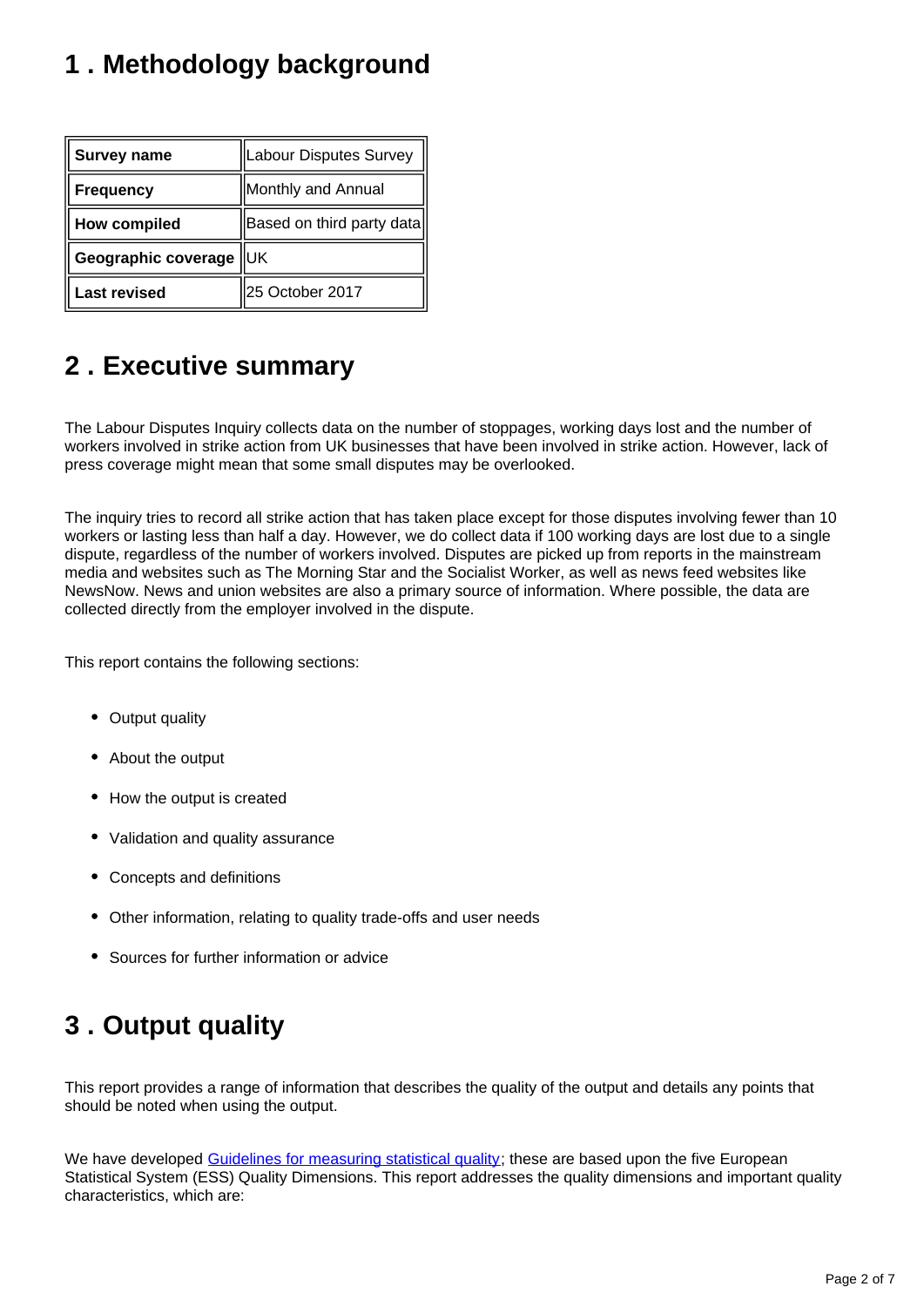- relevance
- timeliness and punctuality
- coherence and comparability
- accuracy
- output quality trade-offs

More information is provided about these quality dimensions in the following sections.

### <span id="page-2-0"></span>**4 . About the output**

#### **Relevance**

(The degree to which the statistical outputs meet users' needs.)

Data from the Labour Disputes Inquiry are used by a wide range of internal and external customers. The figures are used by the Department for Business, Energy and Industrial Strategy (BEIS) to provide ministers with a monthly brief on labour disputes. Other users in government include: HM Treasury, Welsh Assembly Government, the Department for Education and the Advisory, Conciliation and Arbitration Service (ACAS).

Outside government, the data attract interest from the media, researchers, local authorities, development corporations, academics and other users within private industry. In accordance with the [Resolution concerning](http://www.ilo.org/global/statistics-and-databases/standards-and-guidelines/resolutions-adopted-by-international-conferences-of-labour-statisticians/WCMS_087544/lang--en/index.htm)  [statistics of strikes, lockouts and other action due to labour disputes: 1993](http://www.ilo.org/global/statistics-and-databases/standards-and-guidelines/resolutions-adopted-by-international-conferences-of-labour-statisticians/WCMS_087544/lang--en/index.htm), the UK provides the International Labour Organisation (ILO) with data covering working days lost, number of workers involved and the number of stoppages by industry for each calendar year. This information is then published on the ILO statistical website.

#### **Timeliness and punctuality**

(Timeliness refers to the lapse of time between publication and the period to which the estimates refer. Punctuality refers to the gap between planned and actual publication dates.)

The inquiry releases data on a monthly and annual basis. The data are published in the timeliest manner possible and it would not be possible to publish any sooner because of the time needed for companies to compile the information. The time lag between the publication and the reference period to which the data refer is as follows:

- monthly results release: 6 weeks after the reference period
- annual results release: March, 12 weeks after the reference period
- annual in-depth analysis: June, 6 months after the reference period

For more details on related releases, the [release calendar](https://www.ons.gov.uk/releasecalendar) on our website provides 12 months advance notice of release dates. If there are any changes to the pre-announced release schedule, public attention will be drawn to the change and the reasons for the change will be explained fully at the same time, as set out in the Code of **[Practice for Official Statistics](https://www.statisticsauthority.gov.uk/osr/code-of-practice/).**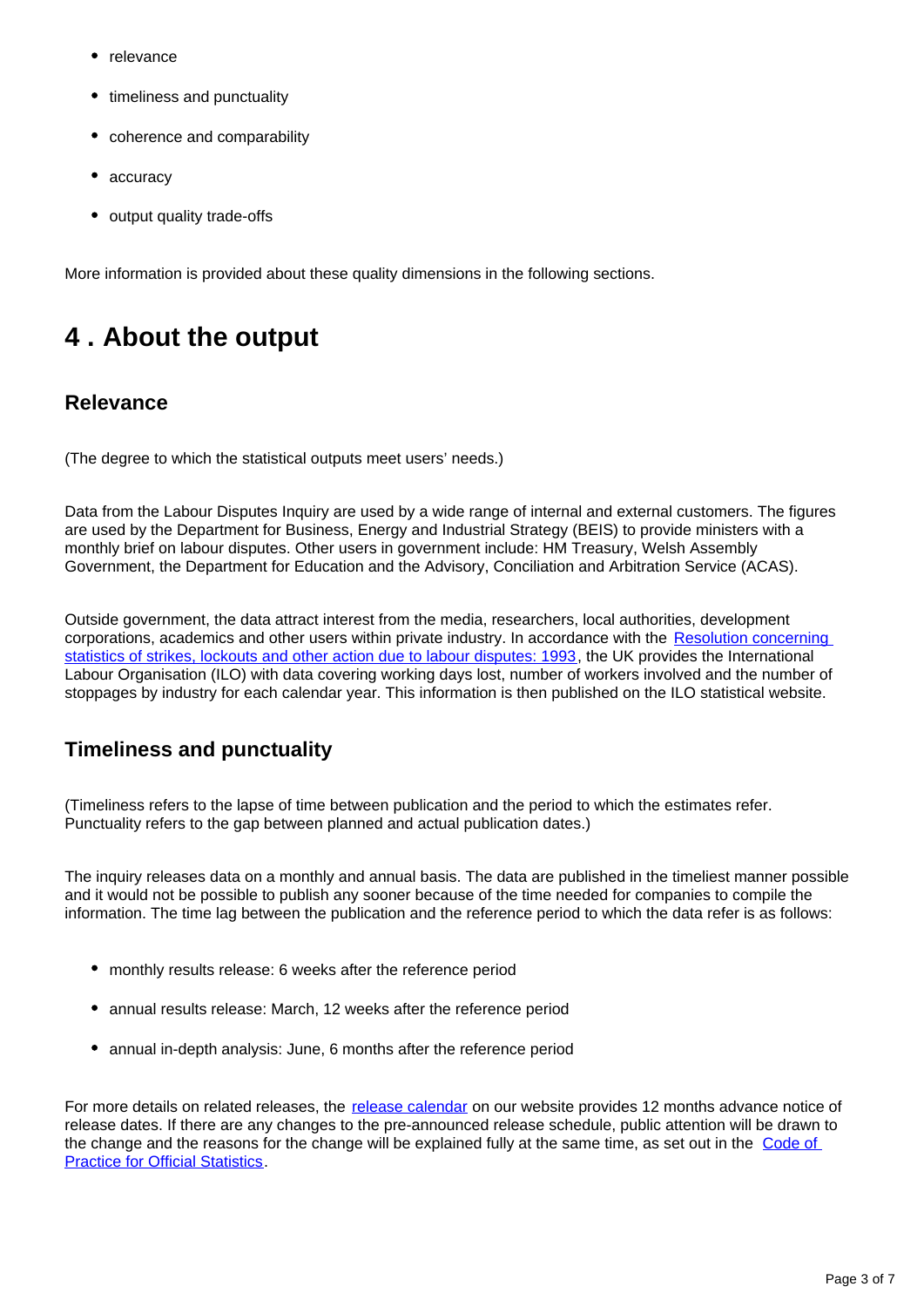### <span id="page-3-0"></span>**5 . How the output is created**

The inquiry tries to record all strike action that has taken place within the UK, except for those involving fewer than 10 workers or lasting less than a day. However, we collect data if 100 working days are lost due to a single dispute, regardless of the number of workers involved. It should be noted that in measuring "stoppages" the statistics exclude disputes that do not result in a stoppage of work. These include:

- work-to-rule where a union organises action short of a strike; a work-to-rule means that workers are asked to only work standard hours and not to do anything that is not written in their contracts, this rules out the possibility of overtime and working through core lunch hours
- go-slows where workers stage industrial action by slowing down production; this could then have a knockon effect on the business's productivity

Disputes are picked up from reports in news and trade union websites. Where possible, the data are collected directly from the employer involved in the dispute. The inquiry uses various ways of collecting data; however, the majority of the data are collected via email questionnaires. Data are also collected via telephone and in the case of some nationwide strikes, a printed questionnaire is sent out.

As the information is usually given by the organisation involved in the action the data are usually considered to be accurate. Press reports and previous returns, where applicable, are checked for validation purposes. For large UK-wide strikes such as local council workers, the numbers of workers and working days lost can be imputed by calculating regional averages of returned data and applying these averages to the business's total employment. For smaller strikes, the number of workers involved is taken from newspaper reports and used to calculate working days lost.

The inquiry is voluntary and is run as a census and therefore the number of questionnaires dispatched in a monthly cycle is totally dependent on how many cases of industrial action there are in that month. To give an example, in the last 10 years the lowest number of questionnaires dispatched would have been six and the highest would have been in the hundreds. However, the latter would have been for nationwide action, although this would be counted as one strike. The response rates for the inquiry, like the numbers surveyed, vary monthon-month. The average response rate for 2015 was 84%.

Information on who accesses the data on a monthly or annual basis is not available. However, we are aware that estimates are used widely across government. The outputs also attract regular interest from media outlets and the monthly estimates can regularly be found in the press. Among other regular users are: researchers, local authorities, development corporations, academics and private industry.

## <span id="page-3-1"></span>**6 . Validation and quality assurance**

#### **Accuracy**

(The degree of closeness between an estimate and the true value.)

The Labour Disputes Inquiry, on a voluntary basis, requests the minimum amount of detail to produce the analyses required by users. The overwhelming majority of businesses rarely experience a labour disputes stoppage and consequently do not have formal mechanisms for recording the data. Information is not available on the completeness of coverage, so consequently it is not known what proportion of all stoppages is included in the statistics.

Data are not collected for those disputes involving fewer than 10 workers or lasting less than a day. However, we collect data if 100 working days are lost due to a single dispute, regardless of the amount of workers involved.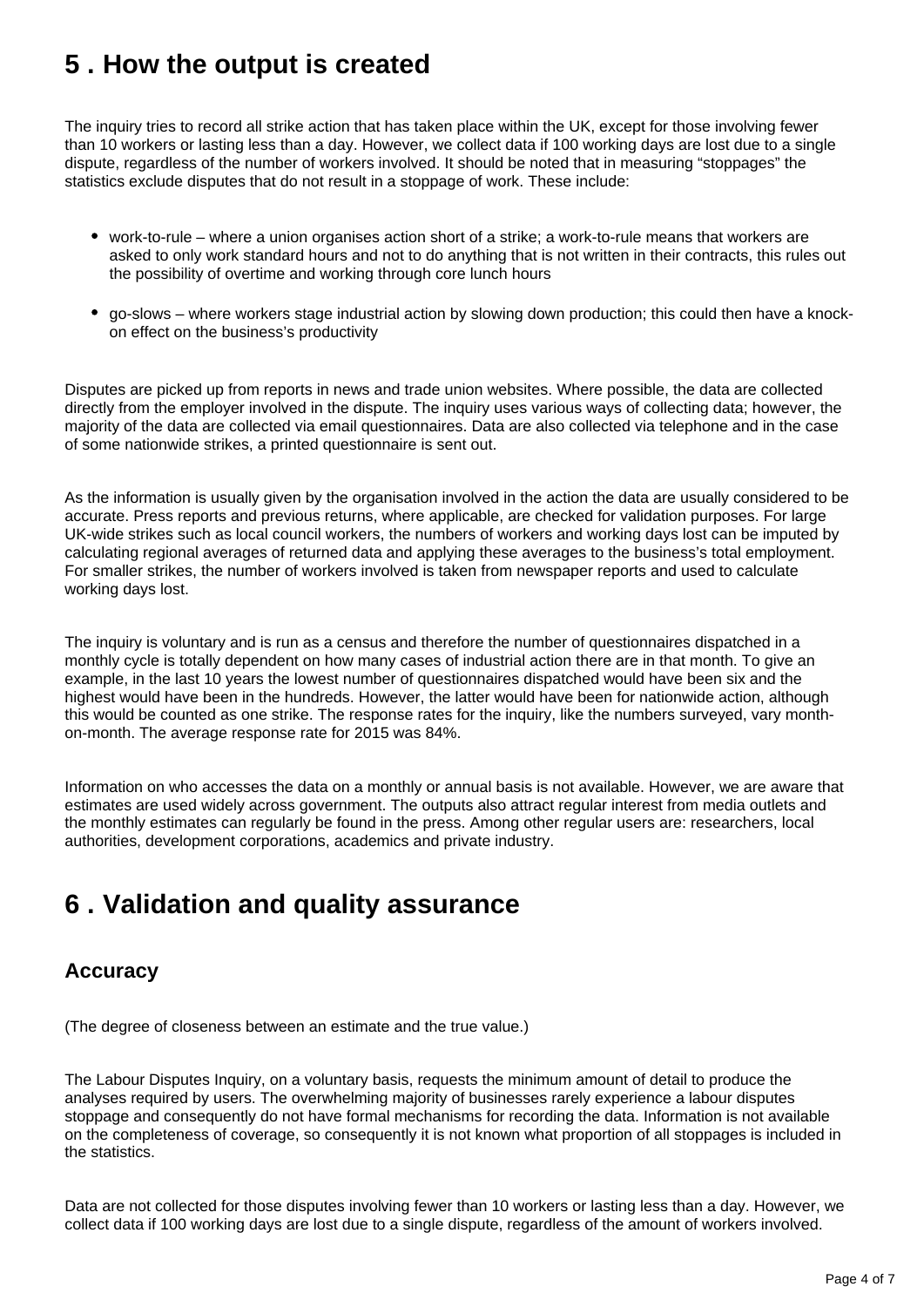Based on the comments received in the last **Labour Disputes Triennial Review**, the users of the data confirmed that the labour disputes information meets their needs. Users were happy with the level of data produced on a monthly basis so long as a more detailed breakdown was given annually. The public and private split, introduced on the back of a recommendation from the review, has also helped users gain a greater understanding of the data.

The [labour disputes monthly provisional results](https://www.ons.gov.uk/employmentandlabourmarket/peopleinwork/workplacedisputesandworkingconditions) are published 6 weeks after the reference period and the previous period's data are revised if necessary. Revisions are gener.ally very small as it is unlikely that we miss any major strike activity throughout the year, as large strikes are generally well publicised. All revisions are conducted in line with the [National Statistics protocol on revisions.](https://www.ons.gov.uk/methodology/methodologytopicsandstatisticalconcepts/revisions)

#### **Comparability and coherence**

(Coherence is the degree to which data that are derived from different sources or methods, but refer to the same topic, are similar. Comparability is the degree to which data can be compared over time and domain, for example, geographic level.)

The Labour Disputes Inquiry covers all UK industry using the **Standard Industrial Classification (SIC)**. Data for 1995 to 2002 have been classified according to SIC 1992, data from 2003 to 2008 have been classified according to SIC 2003, and from 2009 data have been classified according to [SIC 2007](https://www.ons.gov.uk/methodology/classificationsandstandards/ukstandardindustrialclassificationofeconomicactivities/uksic2007). The broad industrial classifications used by the Labour Disputes Inquiry, however, have meant that this change in classification had minimal impact on the outputs.

We hold UK data on labour disputes going back as far as 1891. Analysis can be provided on various combinations, for example, by industry groups, by standard statistical region from 1958 to 1995, by region from 1996 and by cause (from 1959). We also publish estimates on a public and private split, with data dating back to 1996.

[The Resolution concerning statistics of strikes, lockouts and other action due to labour disputes: 1993](http://www.ilo.org/global/statistics-and-databases/standards-and-guidelines/resolutions-adopted-by-international-conferences-of-labour-statisticians/WCMS_087544/lang--en/index.htm) has provided the framework for the methodology used by the UK. The UK does not satisfy the resolution in all respects, largely because of the practical difficulties in collecting some of the detail (for example, the basis on which the dispute was settled). Nevertheless, the main recommendations of the resolution are followed.

Our [Triennial Mini Review of the Labour Disputes Inquiry,](http://webarchive.nationalarchives.gov.uk/20160105160709/http:/www.ons.gov.uk/ons/guide-method/method-quality/quality/reviews/index.html) conducted in 2009, recommended this methodology be continued.

There is no other official source of labour disputes statistics in the UK. The UK methodology was compared with 15 other countries for the 2005 version of the [Triennial Mini Review.](http://webarchive.nationalarchives.gov.uk/20160105160709/http://www.ons.gov.uk/ons/guide-method/method-quality/quality/reviews/index.html) The survey of other countries' practices shows that the UK's procedures are typical. Most other countries' surveys are voluntary and most are conducted in a similar way to the UK.

### <span id="page-4-0"></span>**7 . Concepts and definitions**

(Concepts and definitions describe the legislation governing the output and a description of the classifications used in the output.)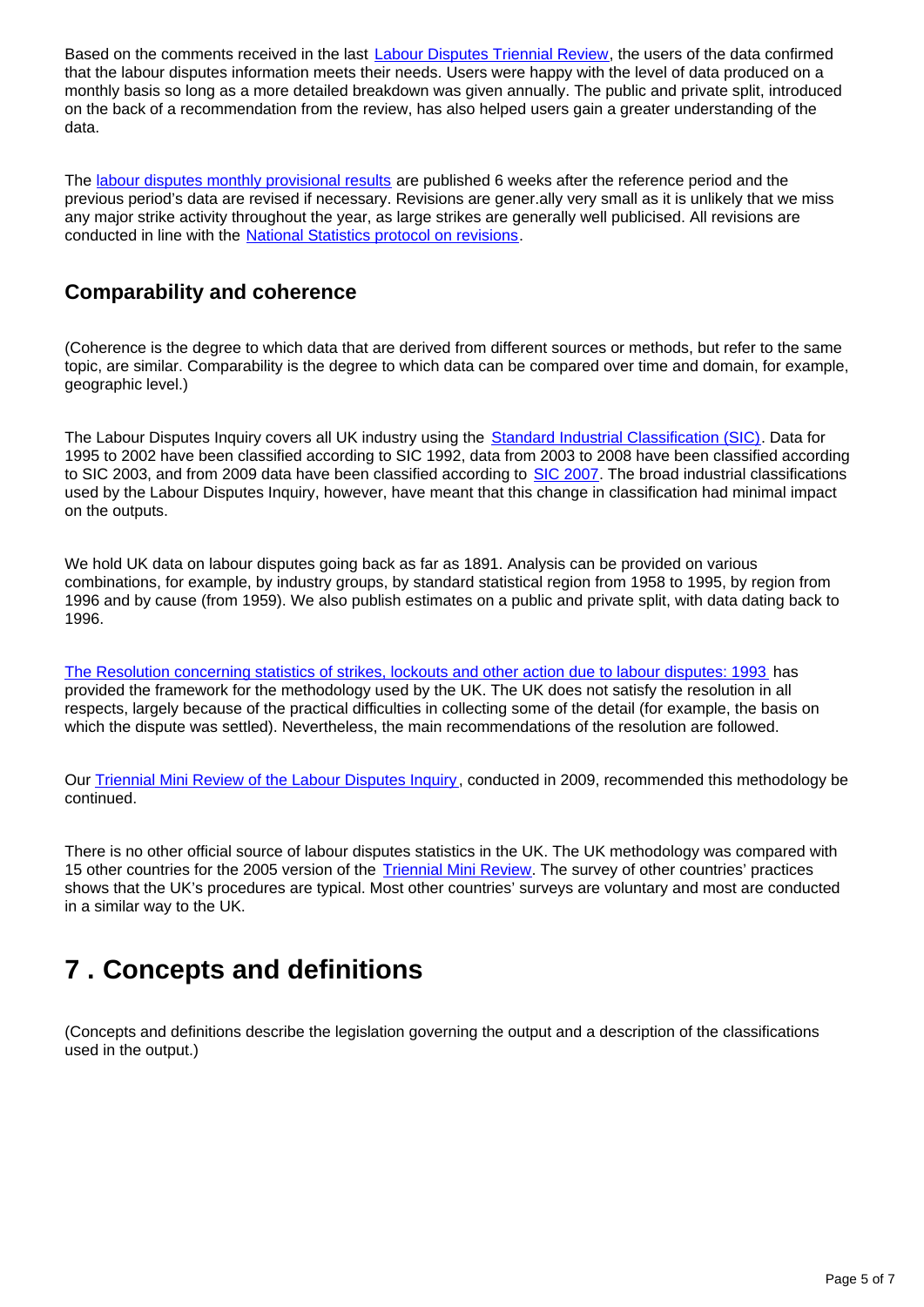#### **Stoppages**

The statistics cover stoppages of work in progress in the UK during a calendar year caused by labour disputes between employers and workers, or between workers and other workers, connected with terms and conditions of employment. These include "lock-outs" by employers, where organisations close their sites and will not allow workers to participate in their normal working day and "unlawful" or "unofficial" strikes. The statistics exclude disputes that do not result in a stoppage of work, for example, work-to-rules and go-slows.

#### **Working days lost**

Working days lost is defined as the number of days not worked by people involved in a dispute at their place of work. In measuring the number of working days lost, account is taken only of the time lost in the "basic working week". Overtime work is excluded, as is weekend working where it is not regular practice.

#### **Workers involved**

The figures for workers involved are for workers directly involved in strike action at the establishment where the dispute occurred. Workers involved in more than one stoppage during the year are counted in the statistics for each stoppage in which they take part. Part-time workers are counted as whole units.

### <span id="page-5-0"></span>**8 . Other information**

#### **Output quality trade-offs**

(Trade-offs are the extent to which different dimensions of quality are balanced against each other.)

Data published on a monthly basis are provisional and are open to revisions the following month. The inquiry publishes data as timely as possible, but more reliable estimates may be available the next month when further information may become available.

### <span id="page-5-1"></span>**9 . Sources for further information or advice**

#### **Accessibility and clarity**

(Accessibility is the ease with which users are able to access the data, also reflecting the format in which the data are available and the availability of supporting information. Clarity refers to the quality and sufficiency of the release details, illustrations and accompanying advice.)

Our recommended format for accessible content is a combination of HTML webpages for narrative, charts and graphs, with data being provided in usable formats such as CSV and Excel. Our website also offers users the option to download the narrative in PDF format. In some instances other software may be used, or may be available on request. For further information please refer to the contact details at the beginning of this report.

For information regarding conditions of access to data, please refer to the following links: